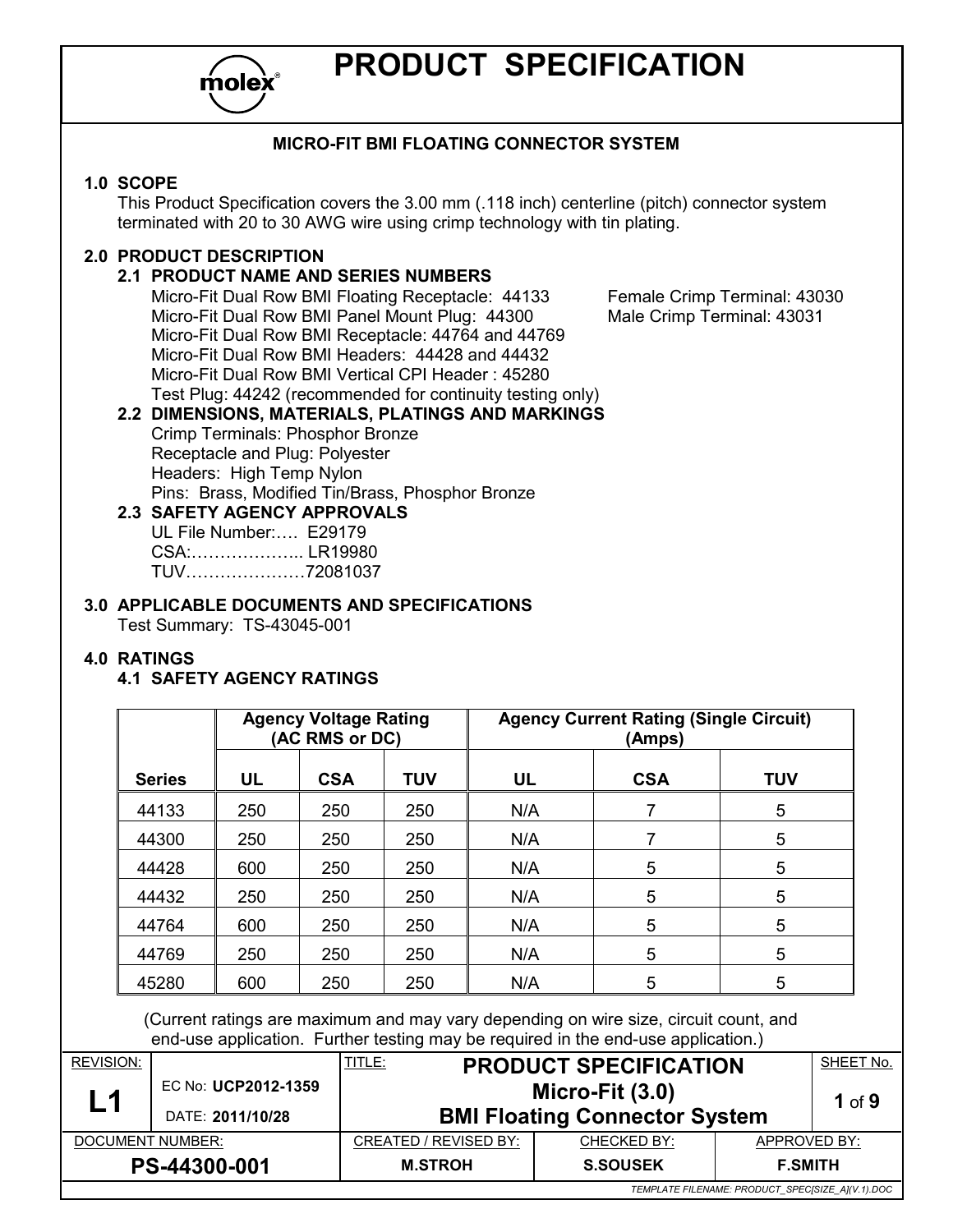# **PRODUCT SPECIFICATION**

## **4.2 CURRENT DERATING AND APPLICABLE WIRES**

Current is dependent on connector size, contact material, plating, ambient temperature, printed circuit board characteristics and related factors. Actual current rating is application dependent and should be evaluated for each application.

| AWG | Max. Outside Insulation Diameter |
|-----|----------------------------------|
| 20  | 1.85 mm (.073 inch)              |
| 22  | 1.85 mm (.073 inch)              |
| 24  | 1.85 mm (.073 inch)              |
| 26  | 1.27 mm (.050 inch)              |
| 28  | 1.27 mm (.050 inch)              |
| 30  | 1.27 mm (.050 inch)              |

| <b>CURRENT DERATING REFERENCE INFORMATION</b> |             |             |             |             |             |             |             |             |
|-----------------------------------------------|-------------|-------------|-------------|-------------|-------------|-------------|-------------|-------------|
|                                               | 2-circuit   |             | 6-circuit   |             | 12-circuit  |             | 24-circuit  |             |
|                                               | W-W         | $W-B$       | W-W         | $W-B$       | W-W         | $W-B$       | W-W         | $W-B$       |
| <b>AWG</b>                                    | <b>Amps</b> | <b>Amps</b> | <b>Amps</b> | <b>Amps</b> | <b>Amps</b> | <b>Amps</b> | <b>Amps</b> | <b>Amps</b> |
| 20                                            | 6.5         | 7           | 5           | $*5.5$      | 4.5         | $*5$        | $*4$        | 4.5         |
| 22                                            | 5.5         | $*6$        | $*4$        | $*4.5$      | $*3.5$      | $*4$        | $*3$        | $*3.5$      |
| 24                                            | 5           | 5.5         | 4           | $*4.5$      | 3           | $*3.5$      | $*2$        | $*3$        |
| 26                                            | 4           | 4.5         | 3           | $*4$        | 2.5         | $*3.5$      | $*1.5$      | 2.5         |
| 28                                            | 3           | $*4$        | $*2$        | $*3$        | $*2$        | $*3$        | $*1$        | $*2$        |
| 30                                            | 3           | 3.5         | 2           | $*3$        | 2           | $*2.5$      | $*1$        |             |

1) Values are for REFERENCE ONLY.

2) Current deratings are based on not exceeding 30°C Temperature Rise.

3) PCB trace design can greatly affect temperature rise results in Wire-to-Board applications.

4) Data is for all circuits powered.

5) \* indicates interpolated information.

6) **W-W:** Wire-to-Wire **W-B:** Wire-to-Board

#### **4.3 CURRENT FOR TEST PLUG 44242**

2.5 Amps Maximum (Pogo pin current capacity)

(Test plugs are for testing purposes only and not intended for continuous use.)

### **4.4 TEMPERATURE**

Operating: -40°C to +105°C (Including Terminal Temperature Rise) Nonoperating: -40°C to +105°C

| <b>REVISION:</b><br>L1                           | EC No: UCP2012-1359 | <u>TITLE:</u>                        | <b>PRODUCT SPECIFICATION</b><br>Micro-Fit $(3.0)$ |              | SHEET No.<br>$2$ of $9$ |
|--------------------------------------------------|---------------------|--------------------------------------|---------------------------------------------------|--------------|-------------------------|
|                                                  | DATE: 2011/10/28    | <b>BMI Floating Connector System</b> |                                                   |              |                         |
| DOCUMENT NUMBER:                                 |                     | CREATED / REVISED BY:                | CHECKED BY:                                       | APPROVED BY: |                         |
| PS-44300-001                                     |                     | <b>M.STROH</b>                       | <b>S.SOUSEK</b><br><b>F.SMITH</b>                 |              |                         |
| TEMPLATE FILENAME: PRODUCT_SPEC[SIZE_A](V.1).DOC |                     |                                      |                                                   |              |                         |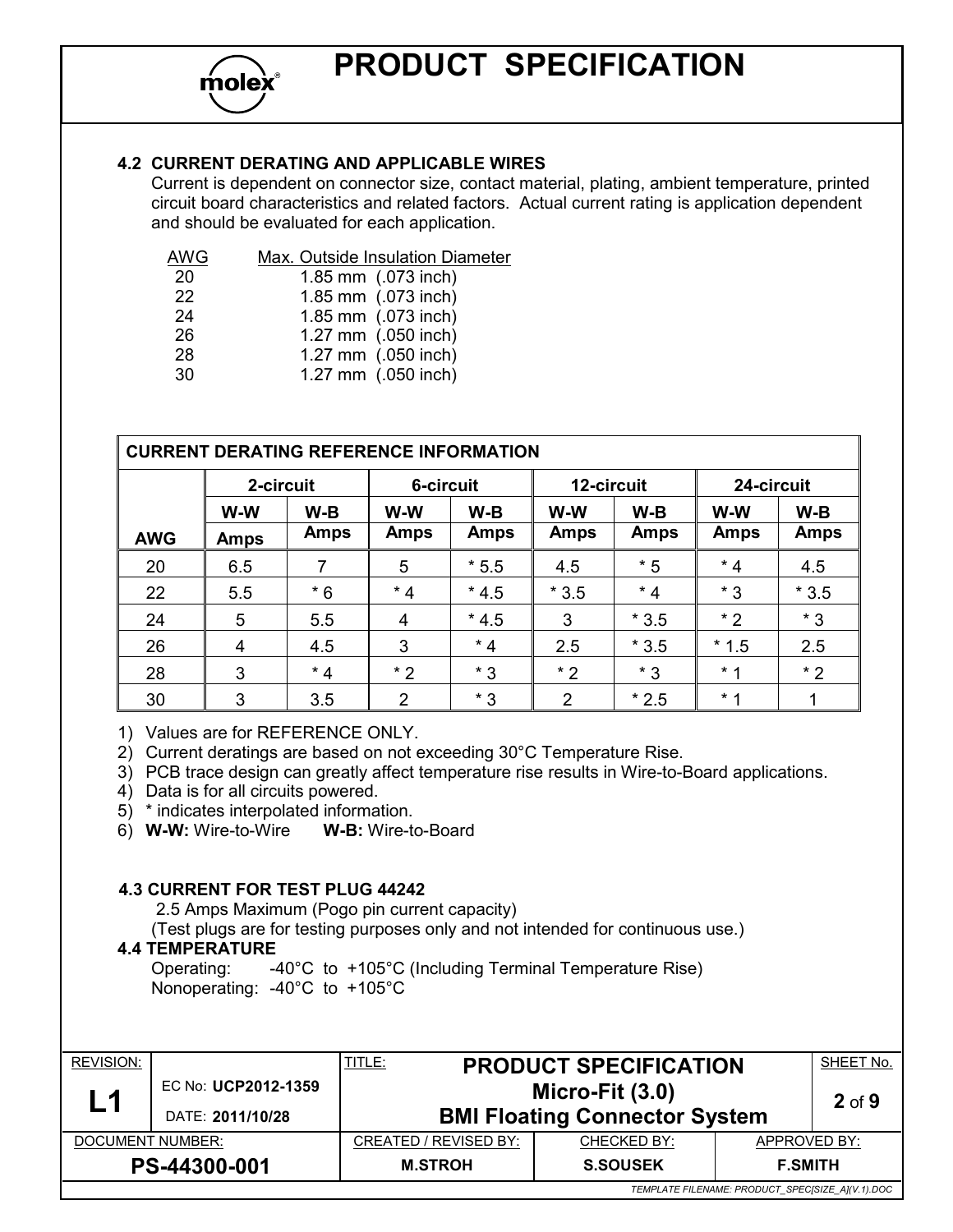

#### **5.0 PERFORMANCE 5.1 ELECTRICAL REQUIREMENTS**

| <b>DESCRIPTION</b>                                                 | <b>TEST CONDITION</b>                                                                                                                                                                                            | <b>REQUIREMENT</b>                          |
|--------------------------------------------------------------------|------------------------------------------------------------------------------------------------------------------------------------------------------------------------------------------------------------------|---------------------------------------------|
| <b>Contact</b><br><b>Resistance</b><br>(Low Level)                 | Mate connectors: apply a maximum voltage<br>of 20 mV and a current of 100 mA.                                                                                                                                    | 10 milliohms<br><b>MAXIMUM</b><br>[initial] |
| Contact<br>Resistance of<br><b>Wire Termination</b><br>(Low Level) | Terminate the applicable wire to the terminal<br>and measure wire using a voltage of 20 mV<br>and a current of 100 mA.                                                                                           | 5 milliohms<br><b>MAXIMUM</b><br>[initial]  |
| <b>Insulation</b><br><b>Resistance</b>                             | Unmate & unmount connectors: apply a<br>voltage of 500 VDC between adjacent<br>terminals and between terminals to ground.                                                                                        | 1000 Megohms<br><b>MINIMUM</b>              |
| <b>Dielectric</b><br>Withstanding<br>Voltage                       | Unmate connectors: apply a voltage of {two<br>times the rated voltage plus 1000 volts} VAC<br>for 1 minute between adjacent terminals and<br>between terminals to ground.                                        | No breakdown;<br>current leakage $<$ 5 mA   |
| Capacitance                                                        | Measure between adjacent terminals at 1<br>MHz.                                                                                                                                                                  | 2 picofarads<br><b>MAXIMUM</b>              |
| <b>Temperature</b><br><b>Rise</b><br>(via Current Cycling)         | Mate connectors: measure the temperature<br>rise at the rated current after:<br>96 hours (steady state)<br>1)<br>240 hours (45 minutes ON and 15<br>2)<br>minutes OFF per hour)<br>3)<br>96 hours (steady state) | Temperature rise:<br>+30°C MAXIMUM          |

# **5.2 MECHANICAL REQUIREMENTS**

| <b>DESCRIPTION</b>                                        | <b>TEST CONDITION</b>                                                                                                                                        | <b>REQUIREMENT</b>                                                                             |
|-----------------------------------------------------------|--------------------------------------------------------------------------------------------------------------------------------------------------------------|------------------------------------------------------------------------------------------------|
| <b>Connector Mate</b><br>and<br><b>Unmate Forces</b>      | Mate and unmate connector (male to female)<br>at a rate of $25 \pm 6$ mm (1 $\pm$ 1/4 inch) per<br>minute. (per circuit)<br>(Gage dimensions in Section 7.0) | 8.0 N(1.8 lbf)<br>MAXIMUM insertion force<br>X.<br>3.7 N (0.8 lbf)<br>MINIMUM withdrawal force |
| <b>Terminal</b><br><b>Retention Force</b><br>(in Housing) | Axial pullout force on the terminal in the<br>housing at a rate of $25 \pm 6$ mm (1 $\pm$ 1/4 inch)<br>per minute.                                           | 24.5 N (5.5 lbf)<br>MINIMUM retention force                                                    |

| <b>REVISION:</b>                                 |                     | <b>TITLE:</b>         | <b>PRODUCT SPECIFICATION</b>         |              | SHEET No.  |  |  |
|--------------------------------------------------|---------------------|-----------------------|--------------------------------------|--------------|------------|--|--|
| L1                                               | EC No: UCP2012-1359 |                       | Micro-Fit $(3.0)$                    |              | $3$ of $9$ |  |  |
|                                                  | DATE: 2011/10/28    |                       | <b>BMI Floating Connector System</b> |              |            |  |  |
| DOCUMENT NUMBER:                                 |                     | CREATED / REVISED BY: | CHECKED BY:                          | APPROVED BY: |            |  |  |
| PS-44300-001                                     |                     | <b>M.STROH</b>        | <b>S.SOUSEK</b><br><b>F.SMITH</b>    |              |            |  |  |
| TEMPLATE FILENAME: PRODUCT SPECISIZE AI(V.1).DOC |                     |                       |                                      |              |            |  |  |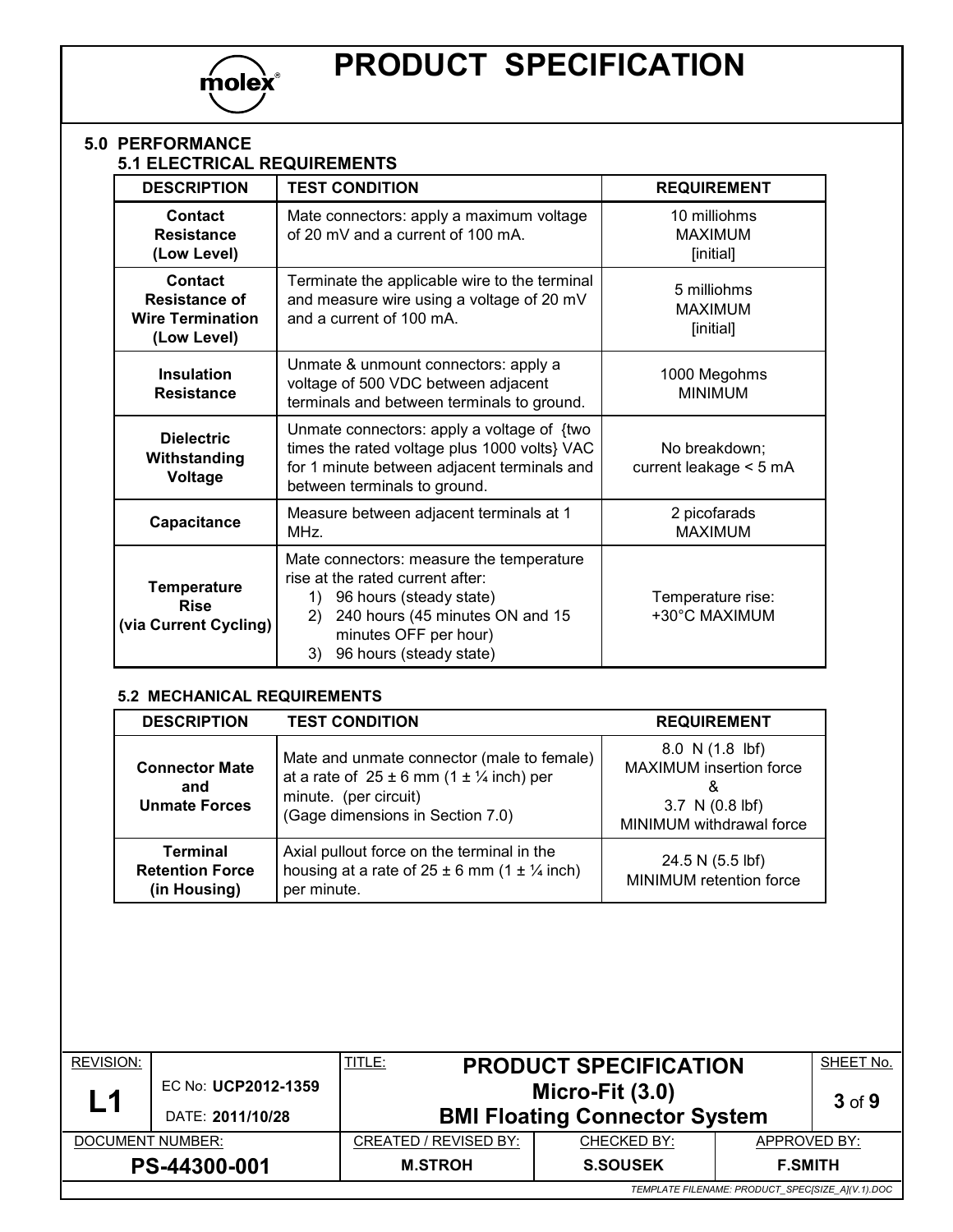

# **PRODUCT SPECIFICATION**

| <b>DESCRIPTION</b>                                                                       | <b>TEST CONDITION</b>                                                                                                                   | <b>REQUIREMENT</b>                                                                                                                                                                           |
|------------------------------------------------------------------------------------------|-----------------------------------------------------------------------------------------------------------------------------------------|----------------------------------------------------------------------------------------------------------------------------------------------------------------------------------------------|
| Pin<br><b>Retention Force</b><br>(in Header)                                             | Axial pullout force on the terminal in the<br>housing at a rate of $25 \pm 6$ mm (1 $\pm \frac{1}{4}$ inch)<br>per minute.              | 13.3 N (3.0 lbf)<br>MINIMUM retention force                                                                                                                                                  |
| <b>Terminal</b><br><b>Insertion Force</b><br>(into Housing)                              | Apply an axial insertion force on the terminal<br>at a rate of $25 \pm 6$ mm (1 $\pm \frac{1}{4}$ inch).                                | 14.7 N (3.3 lbf)<br><b>MAXIMUM</b> insertion force                                                                                                                                           |
| <b>Durability</b>                                                                        | Mate connectors up to 30 cycles for tin or<br>gold at a maximum rate of 10 cycles per<br>minute prior to Environmental Tests.           | 10 milliohms MAXIMUM<br>(change from initial)                                                                                                                                                |
| <b>Vibration</b><br>(Random)                                                             | Mate connectors and vibrate per EIA 364-28,<br>test condition VII.                                                                      | 10 milliohms MAXIMUM<br>(change from initial)<br>&<br>Discontinuity < 1 microsecond                                                                                                          |
| <b>Shock</b><br>(Mechanical)                                                             | Mate connectors and shock at 50 g's with $\frac{1}{2}$<br>sine wave (11 milliseconds) shocks in the<br>±X,±Y,±Z axes (18 shocks total). | 10 milliohms MAXIMUM<br>(change from initial])<br>Discontinuity < 1 microsecond                                                                                                              |
| <b>Wire</b><br><b>Pullout Force</b><br>(Axial)<br><b>Wire to Terminal</b>                | Apply an axial pullout force on the wire at a<br>rate of $25 \pm 6$ mm $(1 \pm \frac{1}{4}$ inch).                                      | 20 Awg: 57.9 N (13.0 lbf)<br>22 Awg: 35.5 N (8.0 lbf)<br>24 Awg: 26.6 N (6.0 lbf)<br>26 Awg: 13.3 N (3.0 lbf)<br>28 Awg: 8.9 N (2.0 lbf)<br>30 Awg: 6.6 N (1.5 lbf)<br>MINIMUM pullout force |
| <b>Normal</b><br><b>Force</b>                                                            | Apply a perpendicular force.                                                                                                            | 2.7 N (0.6 lbf) MINIMUM                                                                                                                                                                      |
| <b>Panel Retention</b><br><b>Forces</b>                                                  | Insert and withdraw a connector at a rate of<br>$25 \pm 6$ mm (1 $\pm$ 1/4 inch) per minute.                                            | 200 N (45 lbf)<br>MINIMUM withdrawal force                                                                                                                                                   |
| <b>Fretting</b><br>Corrosion<br>(Hammer Shock)                                           | Mate connectors: strike test platform at a<br>rate of 10 cycles per minute with a 0.98 N<br>(100 gram) hammer for 20,000 cycles.        | 10 milliohms MAXIMUM<br>(change from initial)                                                                                                                                                |
| <b>Compliant Pin</b><br><b>Insertion Force into</b><br><b>PCB Hole</b><br>(45280 Series) | Apply an axial insertion force on the terminal<br>at a rate of $25 \pm 6$ mm $(1 \pm \frac{1}{4}$ inch).                                | 106.7 N (24 lbf)<br><b>MAXIMUM Insertion force</b><br>(Per Terminal)                                                                                                                         |
| <b>Compliant Pin</b><br><b>Retention Force in</b><br><b>PCB Hole</b><br>(45280 Series)   | Apply an axial extraction force on the<br>terminal at a rate of $25 \pm 6$ mm (1 $\pm$ 1/4 inch).                                       | 35.6 N (8 lbf)<br><b>MINIMUM Retention force</b><br>(Per Terminal)                                                                                                                           |

| <b>REVISION:</b>                                 |                     | TITLE:                               | <b>PRODUCT SPECIFICATION</b> |                | SHEET No. |
|--------------------------------------------------|---------------------|--------------------------------------|------------------------------|----------------|-----------|
| L1                                               | EC No: UCP2012-1359 |                                      | Micro-Fit $(3.0)$            |                | 4 of $9$  |
|                                                  | DATE: 2011/10/28    | <b>BMI Floating Connector System</b> |                              |                |           |
| DOCUMENT NUMBER:                                 |                     | CREATED / REVISED BY:                | CHECKED BY:                  | APPROVED BY:   |           |
|                                                  | PS-44300-001        | <b>M.STROH</b>                       | <b>S.SOUSEK</b>              | <b>F.SMITH</b> |           |
| TEMPLATE FILENAME: PRODUCT SPECISIZE AI(V.1).DOC |                     |                                      |                              |                |           |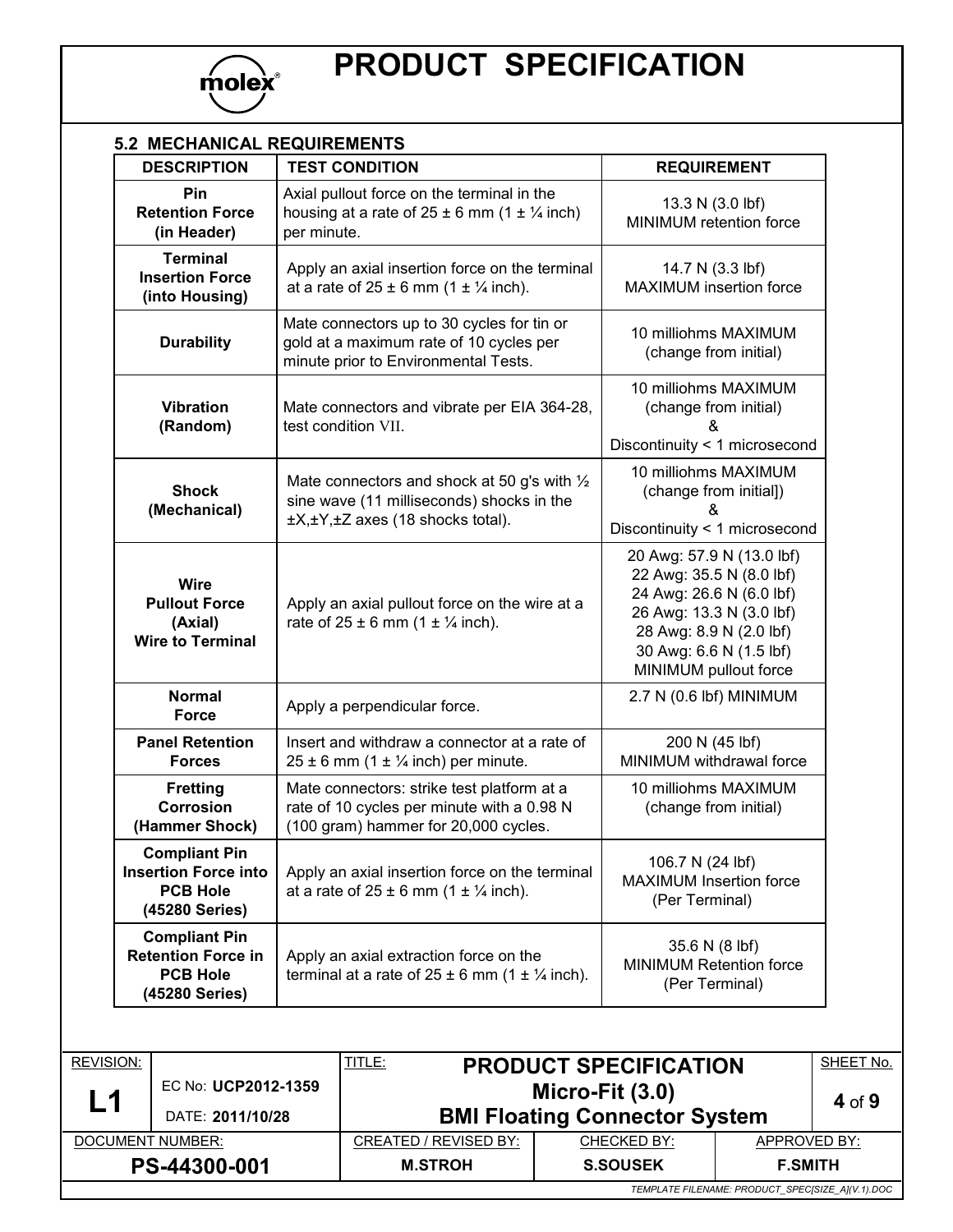

#### **5.3 ENVIRONMENTAL REQUIREMENTS**

| <b>DESCRIPTION</b>                              | <b>TEST CONDITION</b>                                                                                                                                                                                                                                                                                                              | <b>REQUIREMENT</b>                                                                                                                                                                 |
|-------------------------------------------------|------------------------------------------------------------------------------------------------------------------------------------------------------------------------------------------------------------------------------------------------------------------------------------------------------------------------------------|------------------------------------------------------------------------------------------------------------------------------------------------------------------------------------|
| <b>Fretting</b><br>Corrosion<br>(Thermal Shock) | Mate connectors: expose for 1,000 cycles<br>between temperatures 25 and 85°C; dwell<br>0.5 hours at each temperature.<br>{Note: Remove surface moisture and air dry<br>for 1 hour prior to measurements; monitor<br>low level contact resistance every 250<br>cycles.}                                                             | 10 milliohms MAXIMUM<br>(change from initial)                                                                                                                                      |
| <b>Shock</b><br>(Thermal)                       | Mate connectors; expose to 5 cycles of:<br>Temperature °C<br>Duration (Minutes)<br>$-40 + 0/-3$<br>30<br>$+25$ $\pm 10$<br>$5\phantom{.0}$<br><b>MAXIMUM</b><br>$+105 + 3/-0$<br>30<br>$+25$ $\pm 10$<br>5<br><b>MAXIMUM</b>                                                                                                       | 10 milliohms MAXIMUM<br>(change from initial)                                                                                                                                      |
| <b>Thermal Aging</b>                            | Mate connectors; expose to:<br>96 hours at 105 ± 2°C or<br>500 hours at $85 \pm 2^{\circ}$ C                                                                                                                                                                                                                                       | 10 milliohms MAXIMUM<br>(change from initial)                                                                                                                                      |
| <b>Humidity</b><br>(Steady State)               | Mate connectors: expose to a temperature of<br>85 ± 2°C with a relative humidity of 90-95%<br>for 96 hours.<br>Note: Remove surface moisture and air dry<br>for 1 hour prior to measurements.                                                                                                                                      | 10 milliohms MAXIMUM<br>(change from initial)<br>&<br>Dielectric Withstanding<br>Voltage:<br>No Breakdown at 500 VAC<br>&<br>Insulation Resistance:<br>1000 Megohms MINIMUM        |
| <b>Humidity</b><br>(Cyclic)                     | Mate connectors: cycle per EIA-364-31: 10<br>cycles at temperature $25 \pm 3^{\circ}$ C at 80 $\pm 5\%$<br>relative humidity and $65 \pm 3^{\circ}$ C at $50 \pm 5\%$<br>relative humidity; dwell time of 1.0 hour;<br>ramp time of 0.5 hours.<br>{Note: Remove surface moisture and air dry<br>for 1 hour prior to measurements.} | 10 milliohms MAXIMUM<br>(change from initial)<br>&<br>Dielectric Withstanding<br>Voltage:<br>No Breakdown at 500 VAC<br>&<br><b>Insulation Resistance:</b><br>1000 Megohms MINIMUM |

| <b>REVISION:</b>                                 |                     | <u>TITLE:</u>                        | <b>PRODUCT SPECIFICATION</b> |                | SHEET No.  |  |
|--------------------------------------------------|---------------------|--------------------------------------|------------------------------|----------------|------------|--|
| L1                                               | EC No: UCP2012-1359 |                                      | Micro-Fit $(3.0)$            |                | $5$ of $9$ |  |
|                                                  | DATE: 2011/10/28    | <b>BMI Floating Connector System</b> |                              |                |            |  |
| DOCUMENT NUMBER:                                 |                     | <b>CREATED / REVISED BY:</b>         | CHECKED BY:                  | APPROVED BY:   |            |  |
|                                                  | PS-44300-001        | <b>M.STROH</b>                       | <b>S.SOUSEK</b>              | <b>F.SMITH</b> |            |  |
| TEMPLATE FILENAME: PRODUCT_SPEC[SIZE_A](V.1).DOC |                     |                                      |                              |                |            |  |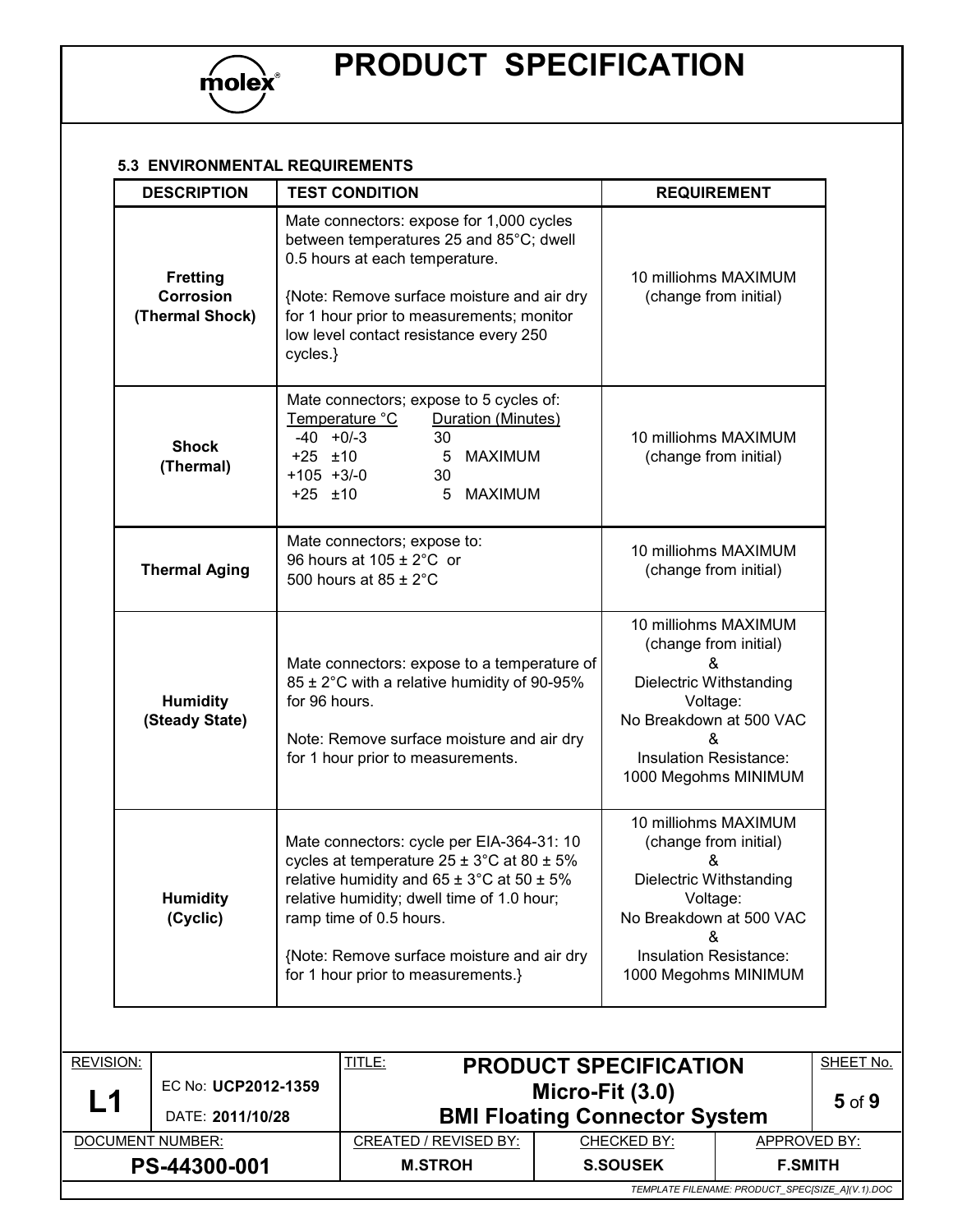

| <b>5.3 ENVIRONMENTAL REQUIREMENTS</b>                         |                                                                                                                                                             |                                                          |  |
|---------------------------------------------------------------|-------------------------------------------------------------------------------------------------------------------------------------------------------------|----------------------------------------------------------|--|
| <b>Solderability</b>                                          | Per SMES-152                                                                                                                                                | Solder coverage:<br>95% MINIMUM (per<br><b>SMES-152)</b> |  |
| <b>Solder</b><br><b>Resistance</b>                            | Dip connector terminal tails in solder:<br>Solder Duration: $5 \pm 0.5$ seconds;<br>Solder Temperature: 260°C MAX<br>(This simulates a Wave Solder Process) | Visual:<br>No Damage to insulator<br>material            |  |
| <b>Cold Resistance</b>                                        | Mate connectors:<br>Duration: 96 hours:<br>Temperature: $-40 \pm 3^{\circ}$ C                                                                               | 10 milliohms MAXIMUM<br>(change from initial)            |  |
| Corrosive<br>Atmosphere:<br><b>Flowing Mixed Gas</b><br>(FMG) | Mate connectors:<br>Test per EIA-364-65, method 2A                                                                                                          | 10 milliohms MAXIMUM<br>(change from initial)            |  |

#### **6.0 PACKAGING**

Parts shall be packaged to protect against damage during handling, transit and storage per the packaging specifications listed below:

BMI Floating Receptacle: PK-44133-002 BMI Panel Mount Plug: PK-44300-001, PK-44300-002 BMI Receptacles: PK-44764-001, PK-44769-001 BMI Headers: PK-44428-001, PK-44432-001 BMI Vertical CPI Header: PK-44432-001

#### **7.0 GAGES AND FIXTURES**

It is recommended that test plugs (Series 44242) be used for continuity testing of receptacles. Standard mating parts should not be used for continuity testing.

NOTE: The use of unauthorized testing devices and/or probes with a Molex product may cause damage to and affect functionality of the Molex product, and such use may void any and all warranties, expressed or implied.

| <b>REVISION:</b>                                 |                                         | <u>TITLE:</u>                                             | <b>PRODUCT SPECIFICATION</b> |                | SHEET No. |
|--------------------------------------------------|-----------------------------------------|-----------------------------------------------------------|------------------------------|----------------|-----------|
| L1                                               | EC No: UCP2012-1359<br>DATE: 2011/10/28 | Micro-Fit $(3.0)$<br><b>BMI Floating Connector System</b> |                              | 6 of 9         |           |
| DOCUMENT NUMBER:                                 |                                         | <b>CREATED / REVISED BY:</b><br>CHECKED BY:               |                              | APPROVED BY:   |           |
| PS-44300-001                                     |                                         | <b>M.STROH</b>                                            | <b>S.SOUSEK</b>              | <b>F.SMITH</b> |           |
| TEMPLATE FILENAME: PRODUCT_SPEC[SIZE_A](V.1).DOC |                                         |                                                           |                              |                |           |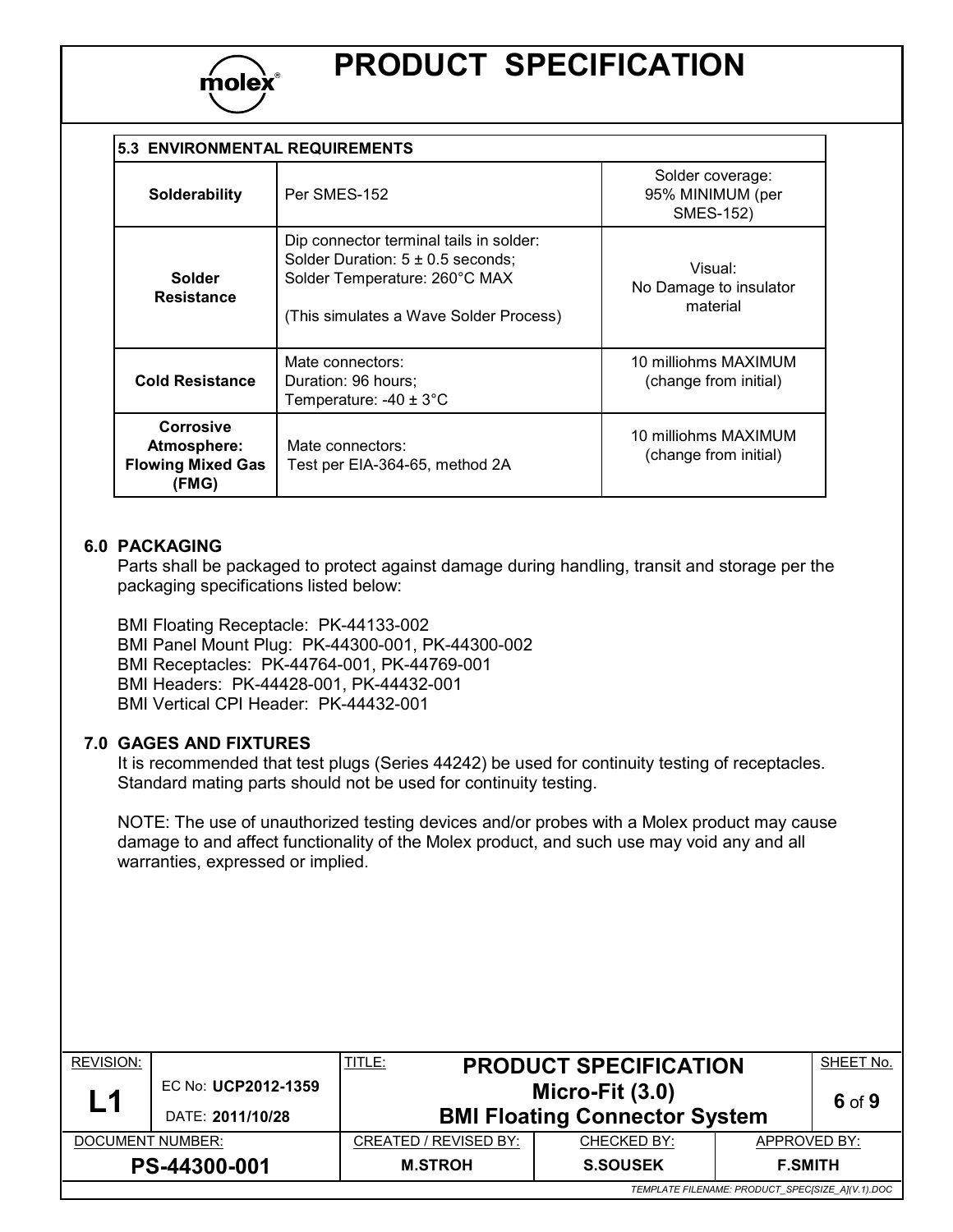

*TEMPLATE FILENAME: PRODUCT\_SPEC[SIZE\_A](V.1).DOC*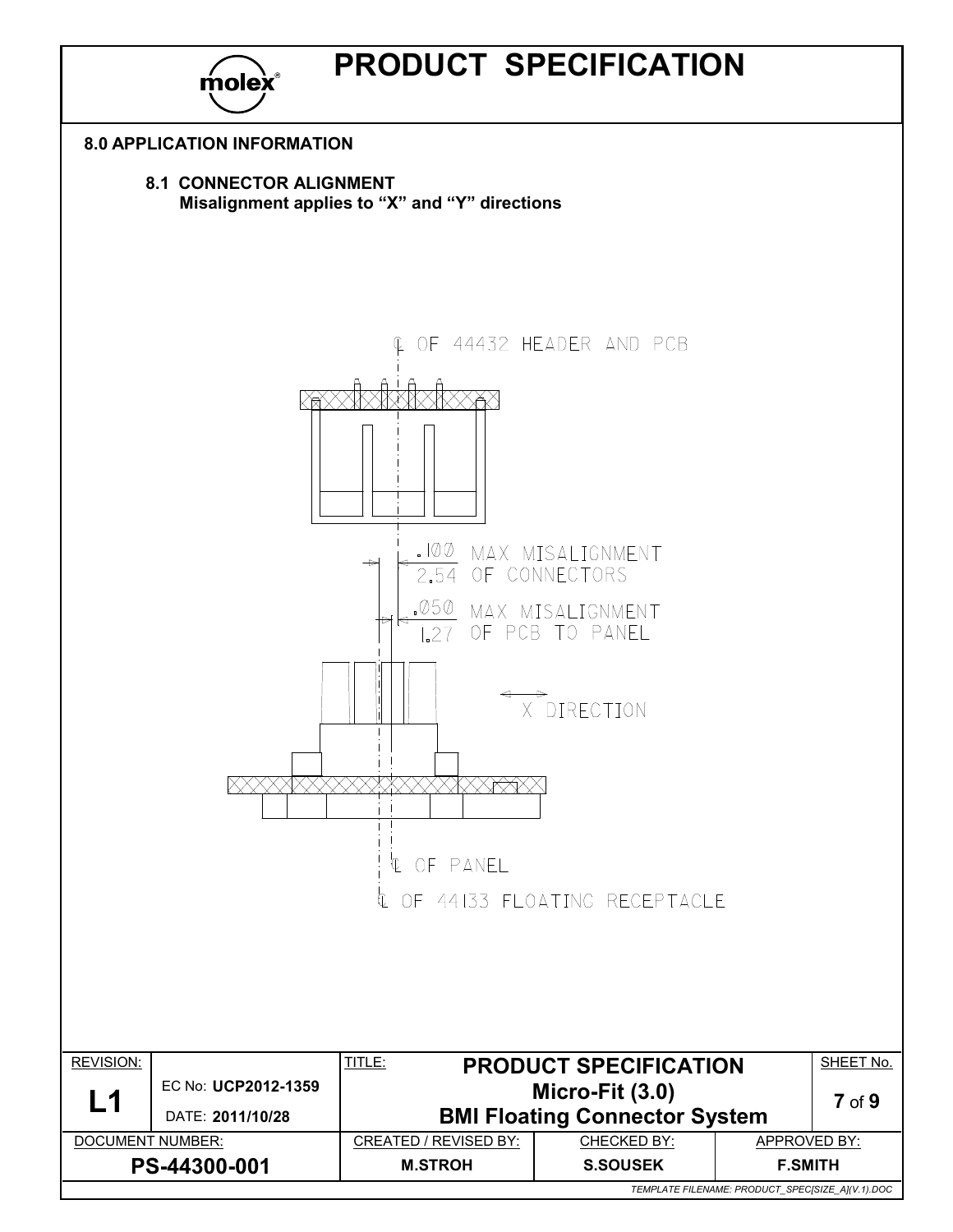

*TEMPLATE FILENAME: PRODUCT\_SPEC[SIZE\_A](V.1).DOC*